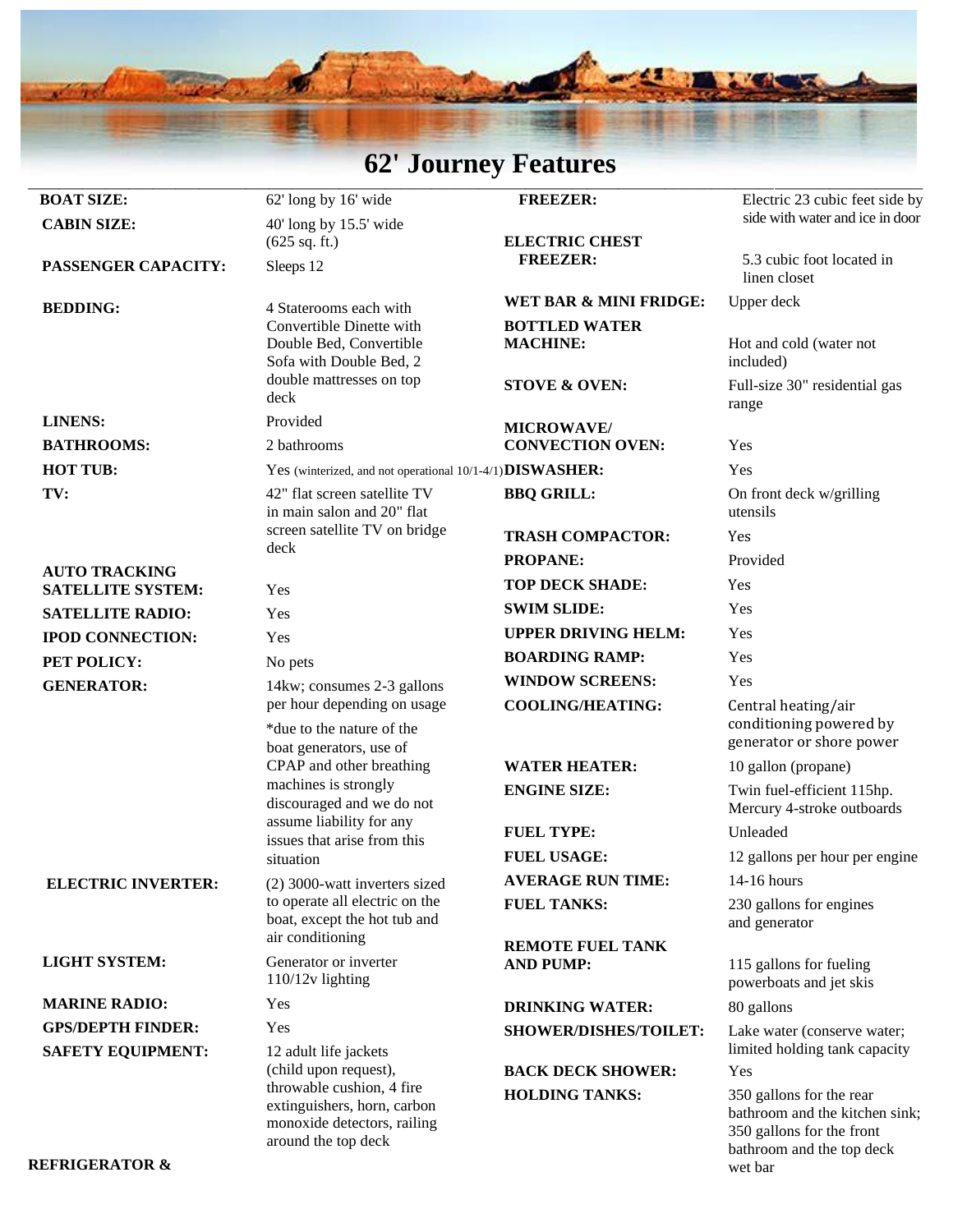### KITCHEN INVENTORY

| 1              | <b>Electric Coffee Maker</b>             | 6                                         | <b>Coffee Filters</b>                 |
|----------------|------------------------------------------|-------------------------------------------|---------------------------------------|
|                | Electric Coffee Grinder                  | 4                                         | Potholders                            |
| 1              | Electric Can Opener                      | 6                                         | 45 Gallon Trash Bags                  |
| 1              | Blender                                  | 6                                         | 33 Gallon Trash Bags                  |
| 1              | Toaster                                  | 1                                         | <b>Box of Matches</b>                 |
| 12             | LP Tumblers                              | 1                                         | Paper Towel Roll                      |
| 12             | LP Coffee Mugs                           | 4                                         | Disposable Wipes                      |
| 12             | <b>Dinner Plates</b>                     | 4                                         | <b>Scrub Sponges</b>                  |
| 12             | Soup Bowls                               | 1                                         | <b>Bottle of Dish Soap</b>            |
| 12             | <b>Dinner Forks</b>                      | 1                                         | Dishwashing Rack                      |
| 12             | <b>Salad Forks</b>                       | 1                                         | <b>Bottle of Disinfectant Cleaner</b> |
| 12             | Spoons                                   | $\overline{4}$                            | <b>Cleaning Rags</b>                  |
| 12             | Soup Spoons                              | 2                                         | Ash Trays                             |
| 12             | <b>Butter Knives</b>                     | $\overline{2}$                            | <b>Sink Stoppers</b>                  |
| 2              | 8 qt. Stock Pots                         | $\mathbf{2}$                              | <b>Bottles Holding Tank Chemical</b>  |
| 1              | 5.5 qt. Sauté Pan                        | 1                                         | Mouse Trap Kit**                      |
| 2              | 10" Skillets                             | $\mathbf{1}$                              | <b>Fly Swatter</b>                    |
| 2              | 3 qt. Saucepan                           | 1                                         | <b>Pump Out Fitting</b>               |
| 1              | 1.5 qt. Saucepan                         |                                           |                                       |
|                | Colander                                 |                                           |                                       |
| 1              | Pancake Griddle                          |                                           |                                       |
|                | Oven Griddle                             |                                           |                                       |
| 1              | Cake Pan $(9x13)$                        | **Mouse Trap Kit contains a ziplock bag,  |                                       |
|                | Mixing Bowl Set (sm, med, lg)            | disposable gloves, and 2 mouse traps.     |                                       |
| 1              | <b>Cutting Board</b>                     |                                           |                                       |
| 1              | Knife Block                              | <b>BATHROOM INVENTORY (EACH BATHROOM)</b> |                                       |
| 2              | Spatulas                                 | 1                                         | <b>Toilet Brush</b>                   |
| $\overline{2}$ | <b>Serving Spoons</b>                    | 1                                         | Plunger                               |
| 1              | <b>Slotted Spoon</b>                     | 1                                         | <b>Trash Can</b>                      |
| 1              | Ladle                                    | 6                                         | <b>Trash Can Liners</b>               |
|                | Pasta Spoon                              | $\overline{4}$                            | <b>Sanitary Bags</b>                  |
|                | Grater                                   | $\overline{4}$                            | <b>Toilet Paper Rolls</b>             |
| 1              | Whisk                                    | $\mathbf{1}$                              | <b>Shower Mounted Soap Dispenser</b>  |
|                | Potato Masher                            | $\mathbf{1}$                              | <b>Sink Mounted Soap Dispenser</b>    |
|                | Peeler                                   |                                           |                                       |
| 1              | Ice Pick                                 |                                           | <b>LINENS INVENTORY</b>               |
|                | Wine Opener                              | 12                                        | <b>Bath Towels</b>                    |
|                | Manual Can Opener                        | 12                                        | <b>Hand Towels</b>                    |
|                | Measuring Cup Set                        | 12                                        | Wash Cloths                           |
|                | Measuring Spoon Set                      | $\overline{4}$                            | <b>Bathmats</b>                       |
|                | <b>Plastic Pitcher</b>                   | 6                                         | <b>Blankets</b>                       |
|                | Percolator                               | 6                                         | <b>Fitted Sheets</b>                  |
| 2              | Ice Trays                                | 6                                         | <b>Flat Sheets</b>                    |
| 1              | Grill Utensil Set (Spatula, Fork, Tongs) | 12                                        | Pillows with Cases                    |
|                |                                          |                                           |                                       |